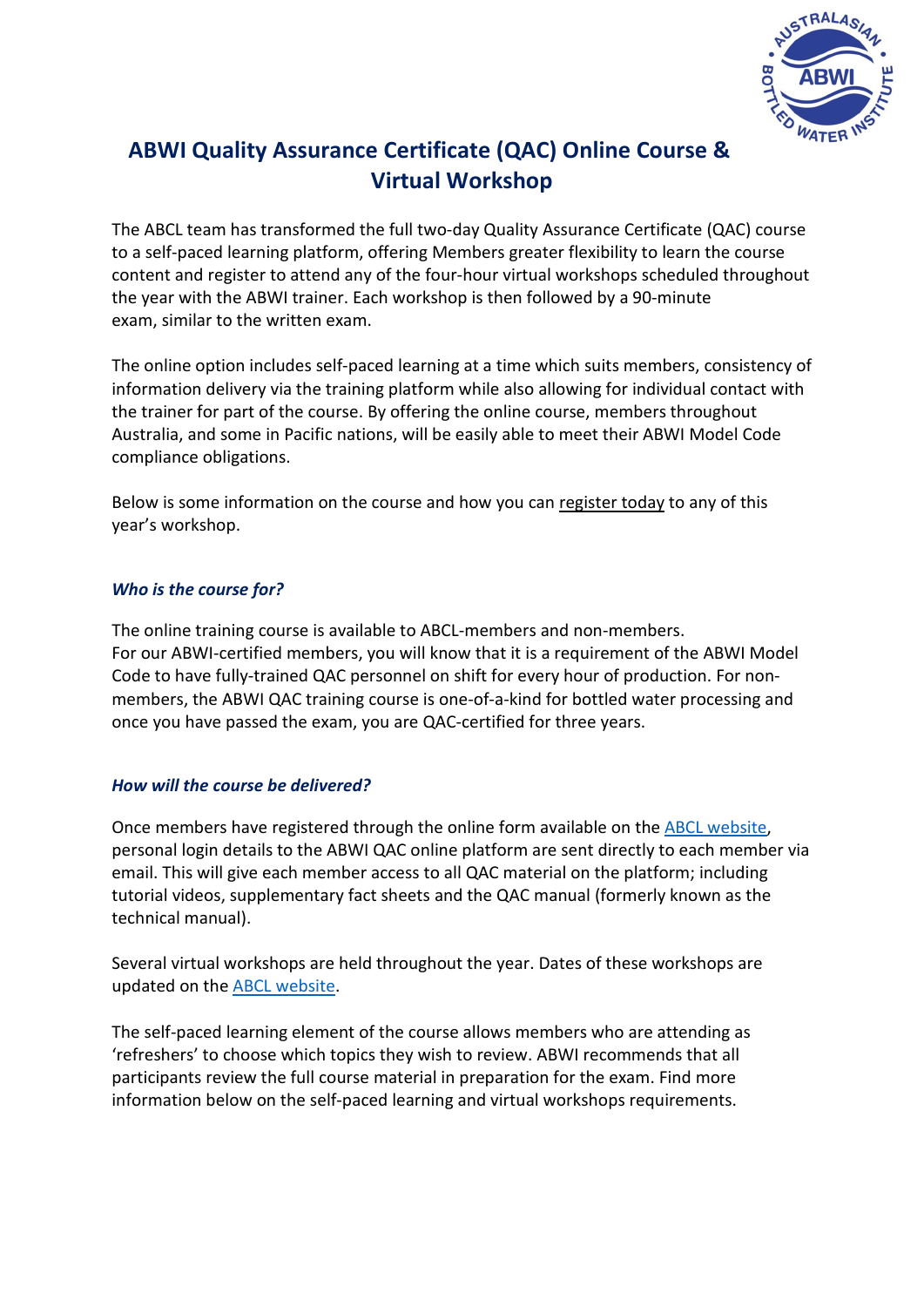

## **Self-paced learning:**

- ABWI recommends that you register for the online course/virtual workshop in advance of the virtual workshop to appropriately prepare for the exam.
- The online platform includes information taken from the QAC manual, videos explaining how to apply the Code requirements to your everyday tasks, and short interactive quizzes to test your knowledge along the way. We also have embedded links to ABWI fact sheets and guidance documents should you need more information on a topic.

## **Virtual workshop:**

Members are provided with a zoom invite link to the virtual workshop on the online platform. The workshop is split into two parts:

**Part A)** Member support (Members have the opportunity to ask the ABWI trainer Gary/ABWI personnel on elements of the course they do not understand or need further support with).

**Part B)** Summary of recent changes to the ABWI Model Code.

## **If you are attending the workshop/course as a refresher, you may choose to only attend part B of the workshop. However, ABWI recommends that all participants join for the full workshop.**

## **Exam Session:**

The 90-minute exam commences shortly after Part B of the workshop is complete. Each participant will have access to the online exam via a link (available on the QAC online platform).

## *Exam conditions*:

All participants must have access to a computer or device that will enable them to join via Zoom and support a camera device. It is a requirement of the ABWI QAC exam that all cameras are turned on for the duration of the exam.

It is also a requirement that participants are supervised for the duration of the exam. The supervisor must be an independent, ABWI-approved supervisor.

ABWI recommends that online training is completed during working hours and onsite if possible, in order to meet the above conditions.

## *First-time participants:*

• In order to pass the course, you **must** attend both parts of the workshop AND achieve a pass rate of **70% or above in the exam**.

## *Refreshers:*

• In order to pass the course, you **must** attend Part B of the workshop AND achieve a pass rate of **80% or above in the exam.**